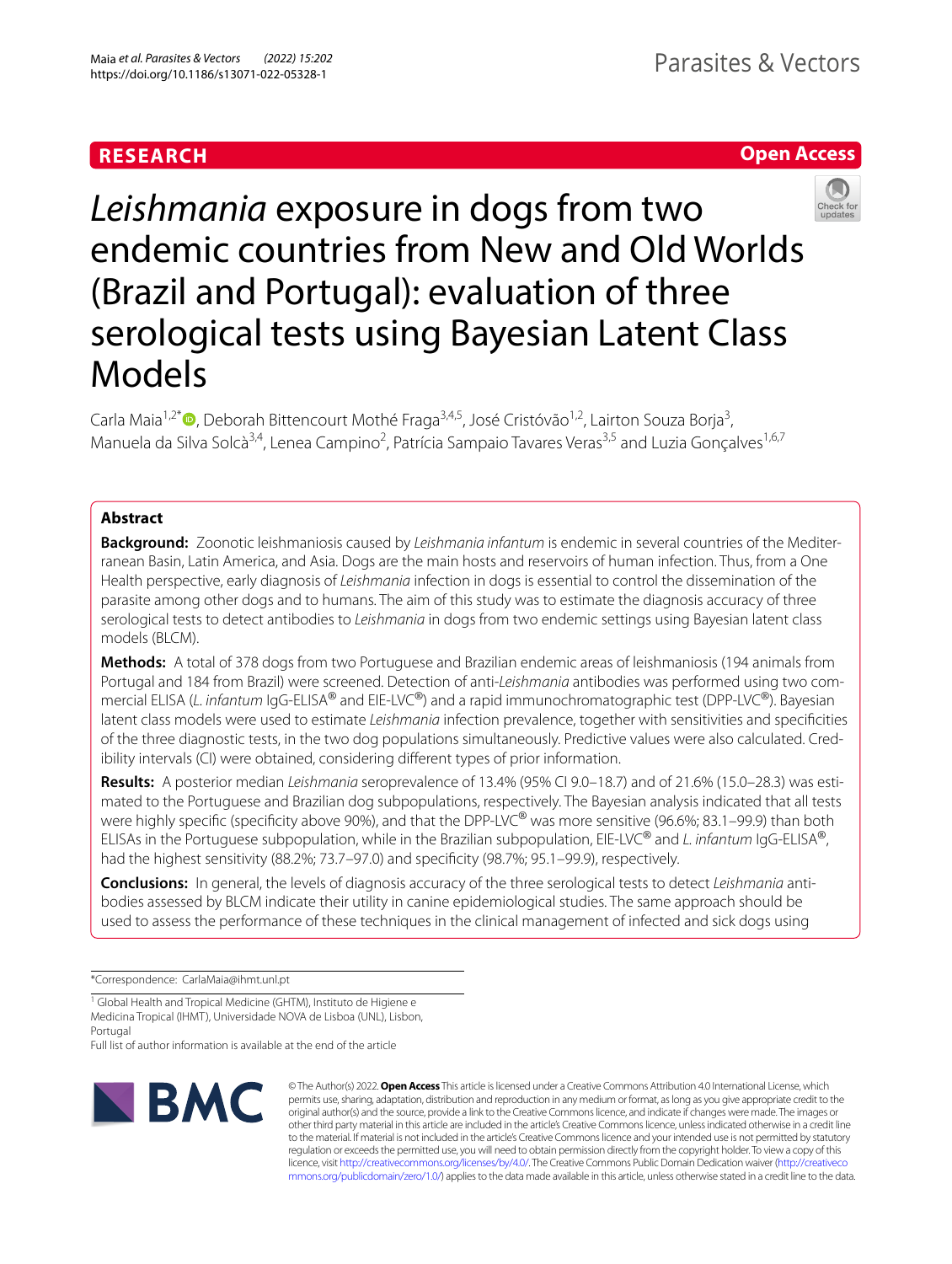representative samples from the wide spectrum of clinical situations, namely from subclinical infection to manifest disease. The low positive predictive value of the serological tests used in the current protocol of the Brazilian Ministry of Health suggests that they should not be used individually and may not be sufficient to target reservoir-based control interventions.

**Keywords:** Bayesian latent class models, Diagnosis accuracy, Dog, *Leishmania infantum*, Prevalence, Sensitivity, Serology, Specificity

# **Background**

Zoonotic leishmaniosis caused by the protozoan *Leishmania infantum* (syn. *L. chagasi*) is a phlebotomine sand fy-borne disease endemic in several countries of the Mediterranean Basin, Latin America, and Asia. Dogs are the principal hosts and reservoir hosts of human infec-tion [[1\]](#page-6-0). The outcome of *L. infantum* infection ranges from the absence of signs to a severe deadly disease, with the percentage of subclinical infections in endemic areas being much higher than the percentage of clinical disease [[2\]](#page-6-1). Despite the absence of clinical signs, asymptomatic dogs serve as a source of infection for the vectors [[3\]](#page-6-2). Therefore, from a public health and animal health perspective, early confrmation of *Leishmania* infection should be attempted to promote proper management [\[2](#page-6-1), [4\]](#page-6-3).

In clinical and epidemiological studies, enzyme-linked immunosorbent assay (ELISA) and rapid immunochromatographic tests (IRT) are among the most commonly used serological techniques to detect the presence of specifc anti-leishmanial antibodies [\[5](#page-6-4)]. ELISA technique provides an optical density through an automatic plate reader allowing the quantifcation of antibody levels, though the sensitivity and specifcity are largely dependent of the kind of antigen used [[5,](#page-6-4) [6\]](#page-6-5). IRTs are easy to perform and to interpret, being ideal for use in the feld and in clinical practice; however, IRT only provides a qualitative result which often needs to be confrmed by a quantitative technique; moreover, and although the specifcity of these tests is acceptably high, the sensitivity is generally low, particularly in infected subclinical dogs [\[5](#page-6-4), [7\]](#page-6-6).

Brazil is one of the countries reporting > 90% of human visceral leishmaniosis (VL) cases caused by *L. infantum* ([https://www.who.int/news-room/fact-sheets/detail/](https://www.who.int/news-room/fact-sheets/detail/leishmaniasis) [leishmaniasis](https://www.who.int/news-room/fact-sheets/detail/leishmaniasis)). Serological screening and euthanasia of seropositive dogs are one of the pillars of the VL control and surveillance program of the Brazilian Ministry of Health [[8\]](#page-6-7). Since 2011, dog culling has been based on the results of a screening test, an IRT (Dual Path Platform canine visceral leishmaniosis test: DPP-LVC®), and a confrmatory test, an ELISA (ELISA canine visceral leishmaniosis test; EIE-LVC®) [\[9](#page-6-8)]. In Portugal, human VL is a hypoendemic disease [\[10\]](#page-6-9), and reservoir control is limited to mandatory diagnosis and clinical resolution of all dogs considered suspicious for being infected by municipal veterinarians during the vaccination campaign against rabies (Decree-Law no. 19/2020, order 1254). In the frst national canine survey carried out in Portugal, an overall seroprevalence of *Leishmania* infection of 6.3% was obtained in dogs attending veterinary clinics, with some regions reaching 17% [[11\]](#page-6-10).

As mentioned above, serological methods are among the most common diagnostic techniques used to investigate infection in both subclinical infected and sick dogs [[7,](#page-6-6) [12\]](#page-6-11). However, there is no serological test with 100% sensitivity and 100% specifcity to unambiguously classify an animal as infected. Thus, the use of a reference test will lead to inaccurate estimates with serious epidemiological and clinical consequences: on one hand, falsenegative results imply that infected dogs are not detected, contributing to the maintenance of the life cycle of *Leishmania*, delaying clinical management and adequate treatment and worsening the prognosis. On the other hand, false-positive results may lead to the unnecessary killing or treatment of uninfected dogs. In the absence of a gold standard and to avoid the bias associated with an imperfect test, the diagnostic performance of two or more tests can be estimated without knowing the true infection status of the study individuals by latent class analysis (LCA), particularly by a Bayesian approach which may include informative or non-informative prior distributions to represent previous knowledge on parameters to be estimated [[13](#page-6-12), [14\]](#page-6-13). However, and so far, LCA has been used in few studies to assess the performance of *Leishmania* diagnostic tests in dogs [\[15](#page-6-14)[–19](#page-7-0)] as well as in other vertebrate hosts [\[20–](#page-7-1)[22\]](#page-7-2).

This study aimed to estimate the diagnostic accuracy of three serological tests to detect antibodies against *Leishmania* in canine sera obtained in two *L. infantum* endemic regions, one in Portugal and the other in Brazil, using Bayesian latent class models (BLCM), without admitting a reference test, estimating simultaneously the prevalence values in each setting.

## **Methods**

#### **Canine serum samples**

Serum samples from a total of 378 dogs (194 from Portugal and 184 from Brazil) obtained in previous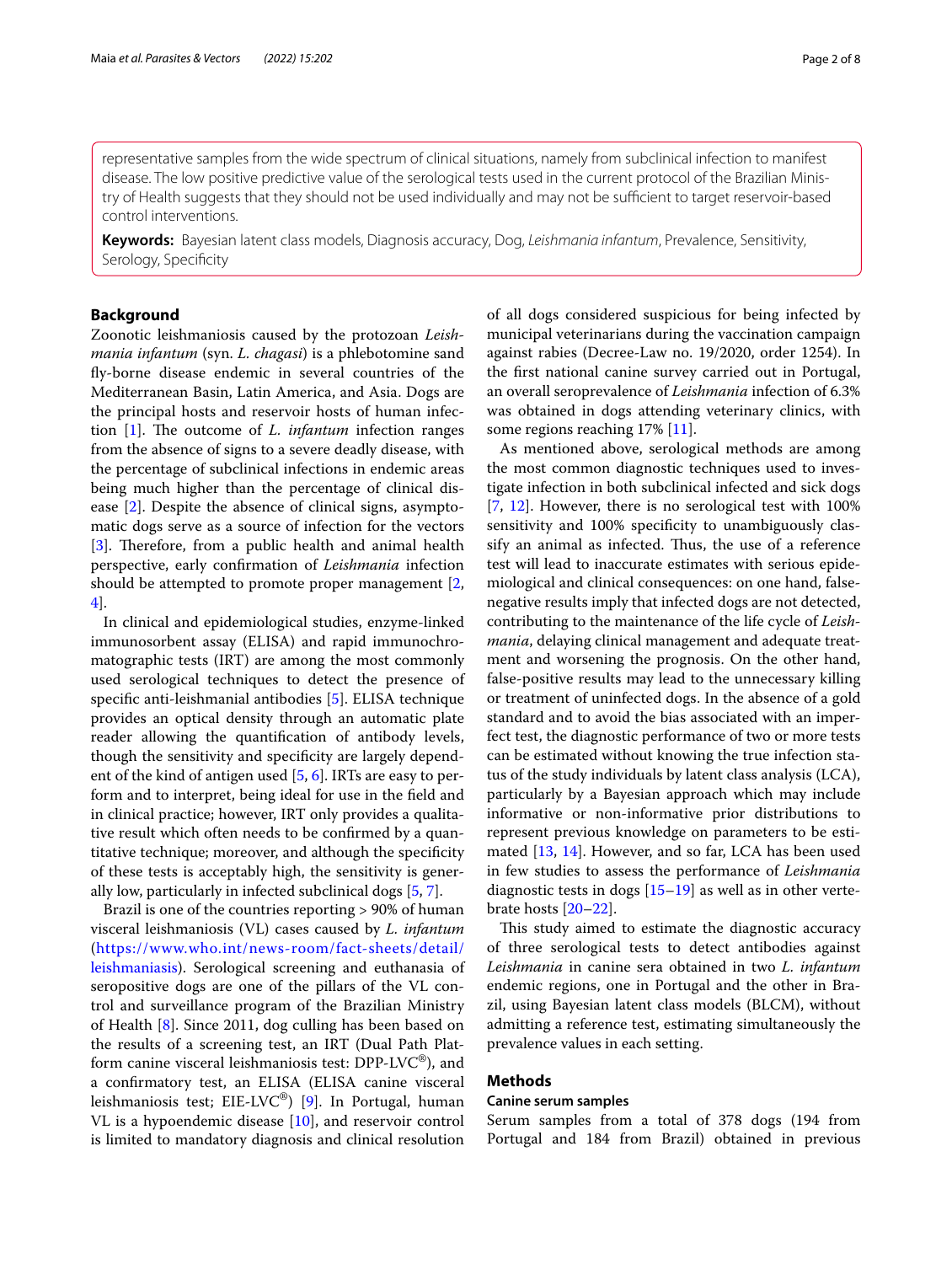epidemiological studies [[16](#page-6-15), [23](#page-7-3)] were analyzed. Portuguese dogs were from four private kennels of the Metropolitan Lisbon region, and domiciled Brazilian dogs were from the municipality of Camaçari, located in the State of Bahia. Samples were randomly selected from previous studies without regard to the clinical status of the animals (i.e. presence or absence of clinical signs compatible with leishmaniosis), and the sample size was based on the availability and the feasibility of the three serological tests under economic restrictions. Initially, 200 dogs from each setting were fxed to this study, using Microsoft Excel® program to randomly select ID codes from a database of previous studies in our laboratories. Due to some laboratorial constraints, the fnal samples were reduced to 194 from Portugal and 184 from Brazil. All animals were from endemic areas for leishmaniosis caused solely by *L. infantum.* Peripheral blood was obtained by venipuncture from each animal, and serum samples were stored at −20 °C until use in serological analyses.

# **Detection of anti‑Leishmania antibodies**

Detection of anti-*Leishmania* antibodies was performed by two commercial ELISAs, *Leishmania infantum* IgG-ELISA® (Bordier Affinity Products SA, Switzerland) and  $EIE-LVC^{\circledast}$  (Bio-Manguinhos, Brazil), and by a rapid immunochromatographic test DPP-LVC® (Bio-Manguinhos) following manufacturer's recommendations. ELISA result was considered positive when the absorbance of the analysed sample was higher than the absorbance of the weak positive control serum provided with the kit. The Leishmania infantum IgG-ELISA® and EIE-LVC® cut-ofs were 0.260 and 0.215, respectively, according to manufacturer's instructions. For the DPP-LVC®, the appearance of two pink lines indicated a positive result while the appearance of only one line in the control indicated a negative result.

#### **Statistical analysis**

BLCM was adopted to evaluate the accuracy of the three diagnostic tests, given the absence of a gold standard. Our model assumed that all pairs of tests are conditionally independent, an assumption that is only expected to be valid if two tests are designed from diferent biological mechanisms [\[24](#page-7-4)].

Several models were built to jointly estimate the parameters (sensitivity and specifcity of each diagnostic test, prevalence in each setting). The predictive positive and negative values (PPV and NPV) were also indirectly estimated using the expressions based on sensitivity, specifcity, and prevalence values [\[14](#page-6-13), [25](#page-7-5)]. Bayesian approach may combine information from the collected data and prior information about the parameters. Prior information on the prevalence of infection within each subpopulation was considered from a Uniform distribution in [0, 0.30], based on previous studies [[16](#page-6-15), [23\]](#page-7-3). Initially, uniform distributions in [0, 1] were used to express non-informative information for the test accuracy (sensitivity and specificity of the tests across populations). Additionally, uniform distributions in [0.60, 1] for sensitivities and specifcities in both settings and beta prior distributions for the sensitivity and specifcity of the EIE- $LVC^{\circledR}$  and DPP-LVC $^{\circledR}$ , based on some published works, were also considered in several ftted models. Beta distributions were explored, using the EpiTools Program [[26](#page-7-6)].

All analyses were implemented in OpenBUGS, using the R2OpenBUGS and MCMCplots packages [[27\]](#page-7-7) in R Program (R Foundation for Statistical Computing, Vienna, Austria). In general, inferences were based on 40,000 iterations, after discarding an initial burn-in of 5000 iterations, then of 5, with convergence assessed by running multiple chains from various starting values [[28\]](#page-7-8). All parameters were estimated, using the median of the posterior distributions, and 2.5% and 97.5% percentiles were used to present the 95% credibility intervals (95% CI), the Bayesian version of the confdence intervals. The deviance information criterion (DIC) was used as measure of the model ftting. Usually, the model with the smallest DIC is the selected to summarize the main fndings. However, if competing models difer in DIC by less than three units, the models are not considered statistically diferent [[29](#page-7-9), [30\]](#page-7-10). Convergence diagnostics and autocorrelation were examined by visual plots and measures [[31](#page-7-11), [32\]](#page-7-12).

STARD-BLCM guidelines were followed to report the results of this Bayesian analysis [[33–](#page-7-13)[35](#page-7-14)] (Additional fle [1](#page-6-16): Table S1; Additional file [4](#page-6-17): Figure S1).

Catterplots were used to show some results in ggplot2 from R Package. Cohen's kappa coefficients for each pair of the three tests were also obtained, considering their importance in veterinary medicine  $[17]$  $[17]$ . This parameter was determined as follows: no agreement (*k*<0), slight agreement (0<*k*<0.2), fair agreement (0.2<*k*<0.4), moderate agreement (0.4<*k*<0.6), substantial agreement  $(0.6 < k < 0.8)$  and very good agreement  $(k > 0.8)$ .

### **Results**

The combination of results obtained by the three serological tests in each population of dogs is showed in Table [1](#page-3-0). In the Portuguese and Brazilian populations, 39 (20.1%) and 76 (41.3%) of the dogs were reactive to at least one serological test, respectively. Antibodies to the parasite were detected by the three techniques in 20 (10.3%) dogs from Portugal, while of the 14 animals positive for only one test, 12 were tested using the DPP-LVC®. In Brazil, the number of dogs considered seropositive by the three techniques was 25 (13.6%), while the number of those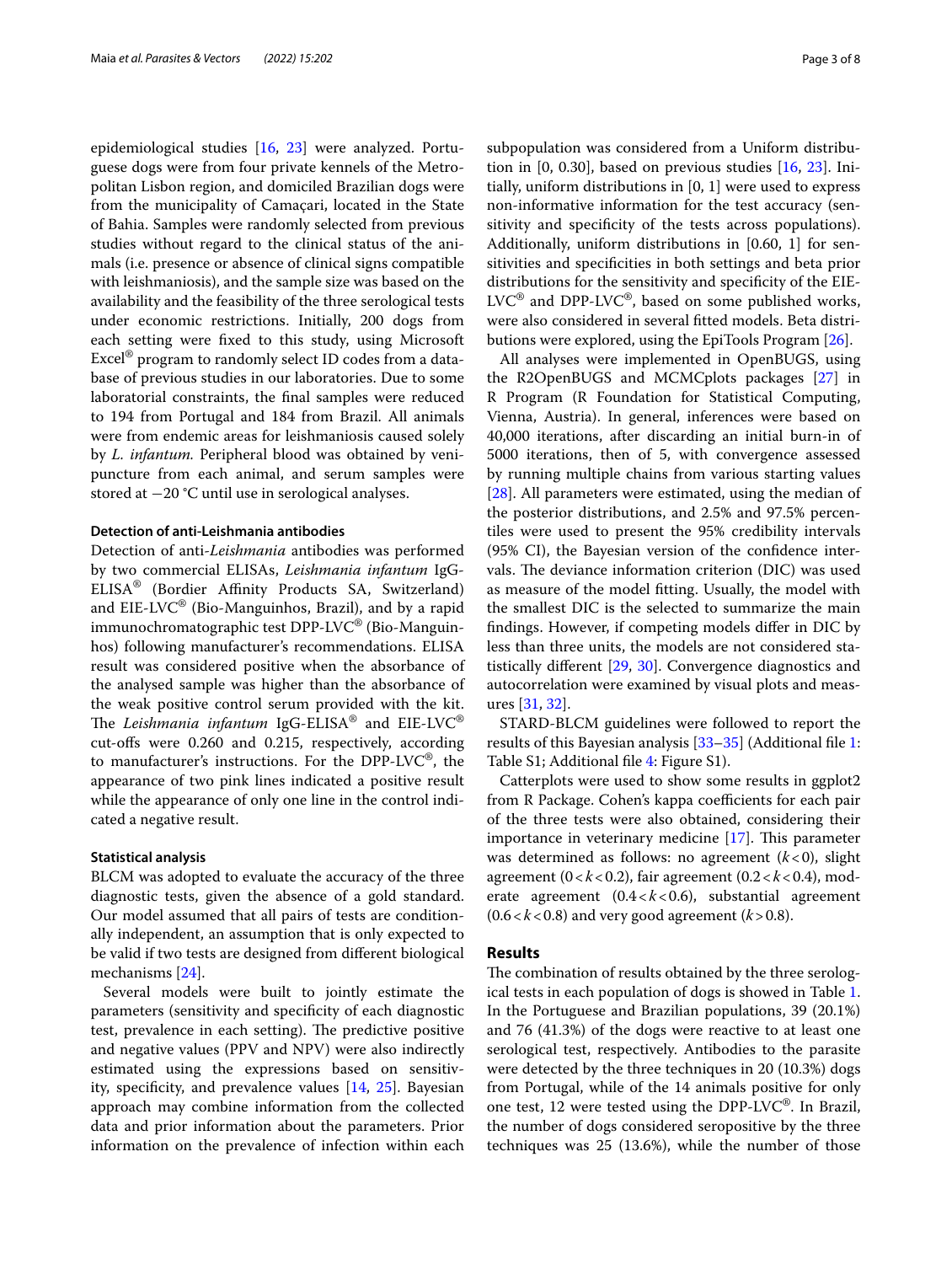| Leishmania infantum IgG<br>ELISA <sup>®</sup> | $EIE-LVC^{\circledR}$ | DPP-LVC® |     | Portuguese dogs ( $n = 194$ ) Brazilian dogs ( $n = 184$ ) | Total ( $n = 378$ ) |
|-----------------------------------------------|-----------------------|----------|-----|------------------------------------------------------------|---------------------|
|                                               |                       |          | 20  | 25                                                         | 45                  |
|                                               |                       |          |     |                                                            | 1 C                 |
|                                               |                       |          |     |                                                            |                     |
|                                               |                       |          |     | 24                                                         | 25                  |
|                                               |                       |          |     |                                                            |                     |
|                                               |                       |          |     |                                                            |                     |
|                                               |                       |          |     |                                                            | 13                  |
|                                               |                       |          | 155 | 108                                                        | 263                 |

<span id="page-3-0"></span>**Table 1** Combined results of the three serological tests performed to assess the presence of antibodies against *Leishmania* parasites in two samples—Portuguese and Brazilian dogs

(+) indicates a positive and (-) indicates a negative test result

*IgG* Immunoglobulin G, *ELISA* enzyme-linked immunosorbent assay, *EIE*-*LVC*® ELISA canine visceral leishmaniosis test, *DPP*-*LVC*® Dual Path Platform canine visceral leishmaniosis test

positive by a single technique varied between 24, tested by the *Leishmania infantum* IgG ELISA®, and 1, tested by the DPP-LVC®.

According to prior information based on uniform distributions [0, 1] for all sensitivities and specifcities and uniform distributions [0, 0.30] for prevalence values, after combining with the data information, a posterior median *Leishmania* seroprevalence of 13.4% 95% CI (9.0–18.7) and of 21.6% (15.0–28.3) was estimated to the Portuguese and Brazilian dog populations, respectively (Table [2](#page-3-1)). In the population of Portuguese dogs, the estimate sensitivity of the three tests was > 85%, with DPP-LVC<sup>®</sup> showing the highest median value (96.6%) and the smallest uncertainty (95% CI 83.1–99.9). The specificity of all tests was  $> 92.5\%$ , with both DPP-LVC<sup>®</sup> and EIE-LVC<sup>®</sup> showing the highest median value (99.1%) and credibility intervals of (95% CI 96.8–99.9 for EIE-LVC® and 96.6–100.0 for DPP-LVC<sup>®</sup>). The PPV (94.3%) and NPV (99.5%) for DPP- $LVC^{\circledR}$  were also the highest.

In dogs from the Brazilian population, the sensitivity of the *Leishmania infantum* IgG ELISA® was almost 80% (CI 61.3–95.9). The remain tests presented better values, namely 88.2% (CI 73.7–95.9) obtained with EIE- $LVC^{\circledR}$ . Conversely, the lowest specificity (81.8%) and CI 74.3–88.1 were observed with this test. The highest PPV (94.5%) and NPV (96.3%) were obtained for *L. infantum* IgG-ELISA® and EIE-LVC®, respectively.

No major diferences in the posterior estimates were observed when prior information for sensitivities and specificities was used (Additional file [2](#page-6-19): Table S2). In general, the selected model would be the one with the smaller DIC, but here DIC values were also very similar. Figure [1](#page-4-0) shows this similarity for sensitivities, highlighting the diferences between the two settings.

<span id="page-3-1"></span>

| Table 2 Diagnostic accuracy of the three serological tests, using Bayesian latent class models with non-informative prior distributions, |  |  |  |  |
|------------------------------------------------------------------------------------------------------------------------------------------|--|--|--|--|
| except to prevalence values, for Portuguese and Brazilian dogs, given by posterior median and 95% credibility intervals                  |  |  |  |  |

|                              | Prevalence median<br>(95% Cl) | Serological tests                               | Sensitivity median<br>(95% Cl) | Specificity median<br>(95% CI) | PPV median (95%<br>CI) | NPV median (95% CI) |
|------------------------------|-------------------------------|-------------------------------------------------|--------------------------------|--------------------------------|------------------------|---------------------|
| Portuguese dog<br>population |                               | Leishmania infan-<br>tum IqG ELISA <sup>®</sup> | 88.5 (72.5-97.3)               | 92.5 (88.0-95.9)               | $64.4(47.1 - 79.1)$    | 98.2 (95.1-99.6)    |
|                              | $13.4(9.0 - 18.7)$            | $F$ IF-IVC®                                     | 85.2 (67.7-95.7)               | 99.1 (96.8-99.9)               | 93.3 (78.4-99.4)       | 97.8 (94.6-99.4)    |
|                              |                               | DPP-IVC®                                        | 96.6 (83.1-99.9)               | 99.1 (96.6-100.0)              | 94.3 (79.5-99.7)       | 99.5 (97.2-100.0)   |
| Brazilian dog<br>population  |                               | Leishmania infan-<br>tum IgG ELISA <sup>®</sup> | 79.9 (61.3-95.9)               | 98.7 (95.1-99.9)               | 94.5 (79.3-99.7)       | 94.7 (88.3-99.1)    |
|                              | 21.6 (15.0-28.3)              | $EIE-LVC^{\circledR}$                           | 88.2 (73.7-97.0)               | 81.8 (74.3-88.1)               | $56.9(41.5 - 71.1)$    | 96.3 (90.6-99.1)    |
|                              |                               | DPP-IVC®                                        | 85.7 (70.7-96.0)               | 90.7 (84.3-95.7)               | 71.6 (53.7-86.7)       | 95.9 (90.6-99.0)    |

Deviance information criterion:  $69.96$ ; pD =  $10.07$ 

Prior information for prevalence: uniform (0, 0.30)

*CI* credibility intervals, *IgG* immunoglobulin G, *ELISA* enzyme-linked immunosorbent assay, *EIE*-*LVC*® *ELISA* canine visceral leishmaniosis test, *DPP*-*LVC*® Dual Path Platform canine visceral leishmaniosis test, *PPV* positive predictive value, *NPV* negative predictive value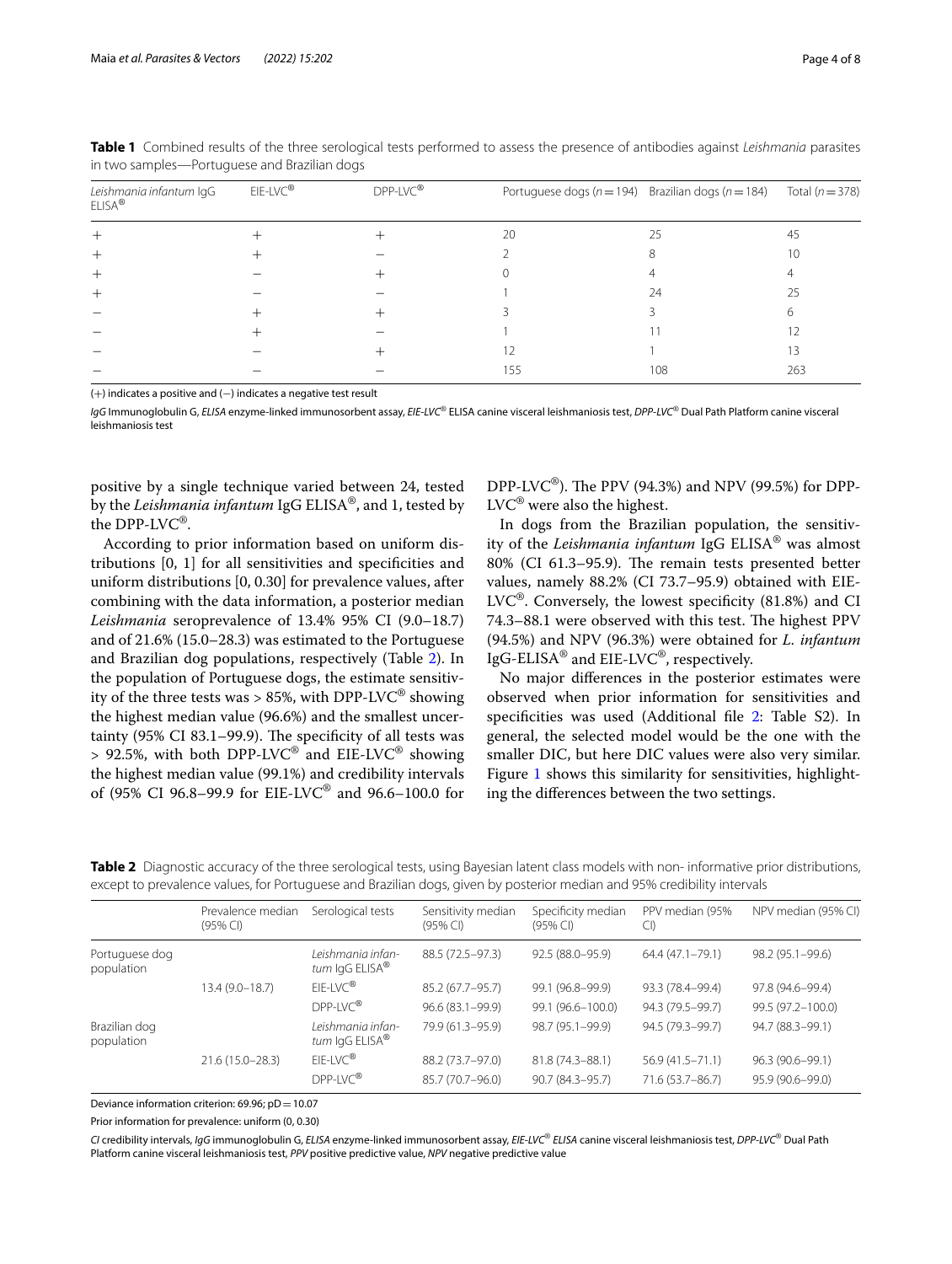

<span id="page-4-0"></span>In terms of the agreement levels between diagnostic tests (Additional fle [3:](#page-6-20) Table S3), in Portuguese setting the values were higher compared to Brazil, ranging from a substantial value (*k*=0.638; *P*<0.001, for *Leishmania infantum* IgG  $ELISA^{\circledast}$  vs. DPP-LVC<sup>®</sup>) to very good agreement (*k*=0.883, *P*<0.001, for *Leishmania infantum* IgG  $ELISA^{\circledR}$  vs.  $EIE-LVC^{\circledR}$ ).

# **Discussion**

In endemic areas of zoonotic leishmaniosis caused by *L. infantum*, infected dogs represent a source of parasites to the vectors, thus early detection of *Leishmania* infection in dogs with and without clinical signs is essential to control the dissemination of the parasite to other dogs and humans  $[2-4]$  $[2-4]$  $[2-4]$ . Due to the absence of a gold standard diagnostic test to assess *L. infantum* infection in dogs presenting or not clinical signs, in the present study a Bayesian latent class analysis was, therefore, performed to estimate the diagnostic performance of three tests for the detection of antileishmanial antibodies in sera from dogs from two endemic areas, one in Portugal and another in Brazil.

The estimated posterior median of *Leishmania* seroprevalence of 13.4% obtained with both models in the dogs from Portugal was similar to the percentage obtained with the total number of canine sera tested with *L. infantum* IgG-ELISA®, i.e. 12.5% and 13.9% at the beginning and end of the sand fy season, respectively [[23\]](#page-7-3). The three techniques used in this study were found to be specifc for the detection of antibodies against *Leishmania* in the Portuguese population of dogs, with specifcity values between 92.5 and 99.1%. Concerning sensitivity, the DPP-LVC<sup>®</sup> was found to be the best assay for the serodiagnosis of *Leishmania* infection, which together with the highest PPV highlights its relevance as a screening tool to detect exposure to/contact with the parasite. Furthermore, of the 14 animals that were positive for just one test, 12 were tested with this IRT suggesting its diagnostic value in a clinical setting. As the samples used in this study came from an epidemiological survey where dogs were randomly tested, not considering any specifc clinical picture, it would be important to assess the diagnostic performance of  $DPP-LVC^@$  in serum samples from dogs at various stages of the disease. Unfortunately, this IRT, based on the recombinant chimeric protein rK28, resulted from the fusion of *L. infantum* k9, single repeat units of k39 and k26 genes, is available exclusively to Brazilian local public health authorities and official laboratories. Thus, even though it is a practical and fast alternative to the on-site diagnosis of infection, it is unavailable to private veterinarians and diagnostic laboratories. However, the high diagnostic performance of rK28 reported here corroborates the high levels of sensitivity (96%) and specifcity (99%) of a rK28-based ELISA developed and evaluated by [\[36](#page-7-15)] using classical validation approaches. The higher diagnostic performance of an rK28 antigen-based plasmonic ELISA compared to DPP-LVC® has also been reported recently [[37\]](#page-7-16). The usefulness of this ELISA, whose results can be read with the naked eye, in the serodiagnosis of canine *Leishmania* infection, whether in epidemiological studies or clinical practice, deserves further validation.

The estimate of *Leishmania* seroprevalence for the Brazilian canine population applying non-informative and informative previous distributions for the sensitivity and specificity of the diagnostic tests was 21.6%. This value was, compared to the total of serum samples from which the 184 tested in this study were obtained, higher than the frequency of positive results with DPP-LV $C^{\circ}$  (16.9%) and lower than that obtained with  $EIE-LVC^{\circledast}$  (24 0.9%) [[16\]](#page-6-15). In the present study, the BLCM estimated a sensitivity of 85.7% (70.7–96.0) and a specifcity of 90.7% (84.3– 95.7) for the DPP-LVC®. These findings contrast with those reported in dogs from endemic and non-endemic Argentinian areas (LCA estimated sensitivity of 100% and a specificity of 95.6%,  $[18]$  $[18]$ ) and with those tested on a pool of sera from Brazilian dogs with and without clinical signs of disease (sensitivity ranging from 90.6 to 97.9%, and specifcity ranging from 93.6 to 100%) using classical validation approaches [\[38](#page-7-18)[–40\]](#page-7-19), reinforcing the bias added using imperfect reference standards. On the other hand, the estimates of BLCM sensitivity 88.2% (73.7–97.0) and specificity 81.8% (74.3–88.1) of the EIE-LVC<sup>®</sup> obtained in this study were within the results reported by others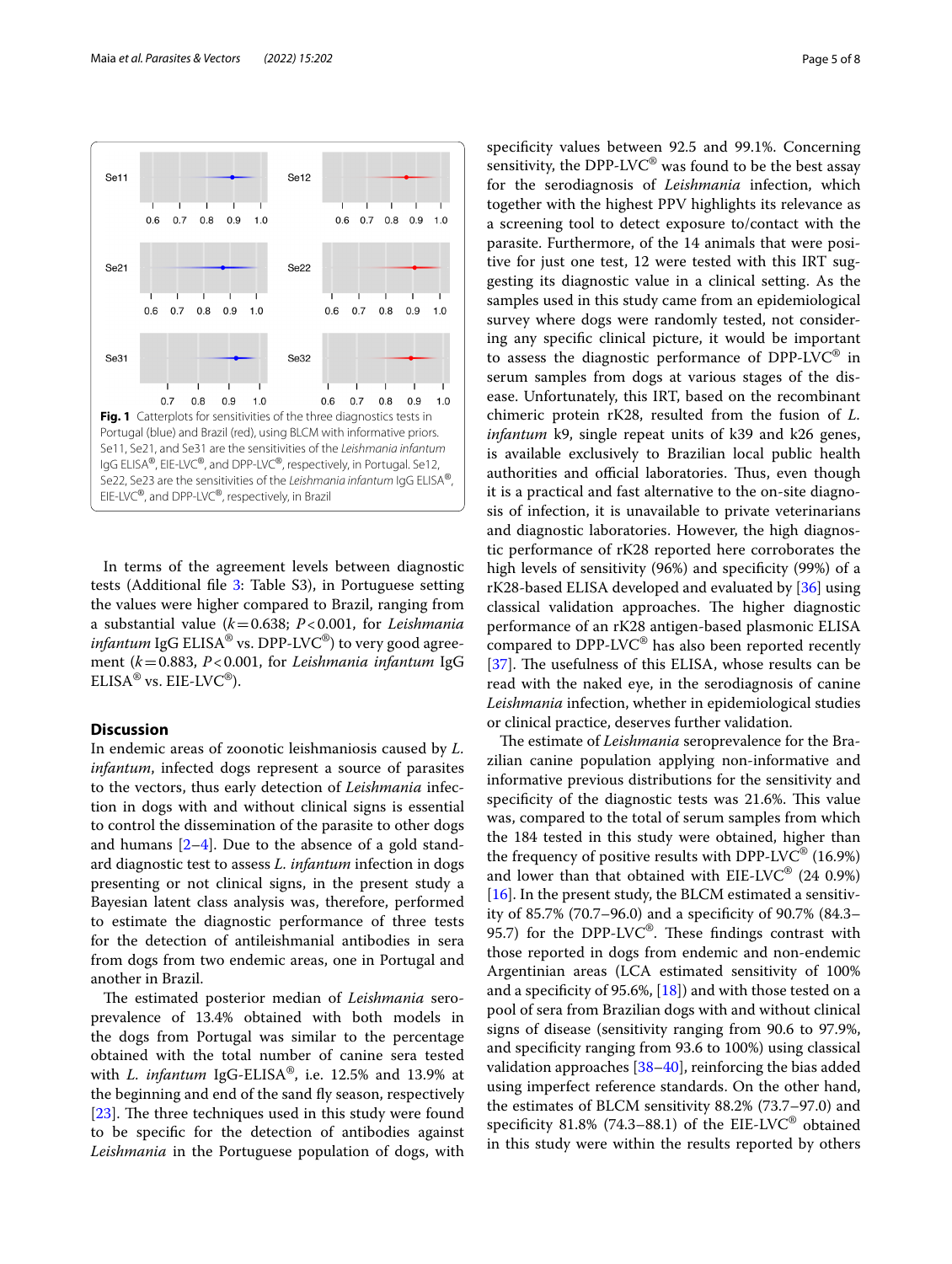(sensitivity ranging from 84.2 at 98.96% and specifcity ranging from 52.25 to 95.6%) using parasitological diagnoses as reference tests  $[38, 39, 41]$  $[38, 39, 41]$  $[38, 39, 41]$  $[38, 39, 41]$  $[38, 39, 41]$ . The use of imperfect tests as a reference can seriously under or overestimate the performance of the diagnostic tests, hampering the diagnosis of *Leishmania* infection in dogs, with consequences for both animal and public health, and this bias is certainly one of the reasons why the culling of seropositive dogs in Brazil is not an efective strategy to reduce the incidence of VL  $[42]$ . The VL control and surveillance program currently uses the DPP-LV $C^{\circ}$  for the official screening of dogs and the EIE-LVC® for confrmation of positive results, with canine euthanasia only being performed when the serological results are positive in both tests  $[9]$  $[9]$ . This approach aims to prevent uninfected dogs from being unnecessarily euthanized and infected dogs from remaining undetected in endemic areas. The diagnostic accuracy of this protocol is considered higher than the previous one, as it reduces false-positive results  $[16]$  $[16]$ . Although the diagnostic performance of the combination of the two tests has not been evaluated, the higher specificity and PPV of the DPP-LVC<sup>®</sup> suggest that it could be used as a confrmatory test, as argued earlier [\[38,](#page-7-18) [43](#page-7-23)]. Moreover, and considering the higher PPV of *Leishmania infantum* IgG ELISA® (92.7% versus 65.0% of DPP-LVC® and 50.3% of  $EIE-LVC^{\circledcirc}$ ), this would be the best choice among the three serological tests evaluated for diagnosing truly positive dogs. Interestingly, of the 36 animals that were positive for just one test, 24 (13.0%) were tested with this ELISA demonstrating its value in terms of detection of canine antibodies against *Leishmania*.

An alternative to the *Leishmania infantum* IgG ELISA® that is not available in the Brazilian market is the use of recombinant antigens in ELISA [[5](#page-6-4)], such as the rK28 based ELISA mentioned above  $[36, 37]$  $[36, 37]$  $[36, 37]$ . This alternative would ease the screening of large numbers of samples at a lower cost than IRTs and would minimize the undesirable culling of false-positive dogs. Although both ELISAs were performed with crude antigens, the higher specifcity value of the *L. infantum* IgG-ELISA®, compared to the EIE-LVC $^{\circledR}$  and the fair agreement between both techniques are likely due to the lower propensity of antigens based on the species responsible for causing infection in dogs to cross-react with other trypanosomatids [[38](#page-7-18), [44\]](#page-7-24).

Overall, the posterior distributions for each dog population express a slightly better sensitivity of the *L. infantum* IgG-ELISA® and DPP-LVC® in the Portuguese population and a better specifcity of the former in the dogs from Brazil. A justifcation for the overall lower sensitivity of both ELISAs in detecting the presence of parasitic antibodies could be that the cut-of determination is normally done using sick animals and does not consider that antibody levels are distinct and may fuctuate during infection. Our results suggest that a standard cut-of based on the antibody levels of diseased dogs is not the most suitable for all moments of infection, especially when applied to samples collected in epidemiological studies  $[45]$  $[45]$  $[45]$ . These differences in test accuracy can also be explained by the possible heterogeneity of *L. infantum* strains or by the presence in the endemic areas of pathogens that can cause cross-reactivity  $[46]$  $[46]$ . The difference in the percentage of positive dogs to at least one test between the Portuguese and Brazilian populations may be related to these epidemiological and biological diferences, which may also be the reason why the agreement between the three techniques applied to the Portuguese canine samples was substantial or very good but fair or moderate when applied to canine sera from the Brazilian population. Fifty-one of the 70 unmatched serological results occurred in the canine samples from Brazil, evidencing the importance, from a public and animal health point of view, of choosing the serological technique, especially when using a single test. Given that in regions where *Leishmania* species occur sympatrically, a standard cut-of would certainly present a less than desirable performance, the adaptation of the ELISA cut-off could represent a way to overcome misdiagnosis related to cross-reactivity. Furthermore, the regional adaptation of the cut-off together with the use of antigens from the *Leishmania* species and strains known to circulate in each region would certainly improve the accuracy of these serological techniques [[46\]](#page-7-26).

# **Conclusions**

In general, BLCM proved to be a useful tool to assess the performance of diagnostic methods for detecting anti-*Leishmania* antibodies in dogs from two endemic areas for leishmaniosis in the absence of a gold standard. The overall levels of diagnostic accuracy of the three serological tests indicate their usefulness in canine epidemiological studies to be carried out in Portugal or Brazil. However, the low PPV of the two serological tests implemented by current Brazilian Ministry of Health guidelines indicates that they may not be sufficient to target reservoir-based control interventions. The diagnostic accuracy of these techniques for the clinical management of infected and sick dogs should be estimated using Bayesian latent class models.

### **Abbreviations**

BLCM: Bayesian latent class models; CI: Credibility intervals; DPP-LVC: Dual Path Platform canine visceral leishmaniosis test; EIE-LVC: ELISA canine visceral leishmaniosis test; ELISA: Enzyme-linked immunosorbent assay; IgG: Immunoglobulin G; IRT: Immunochromatographic rapid test; L: *Leishmania*; LCA: Latent class analysis; VL: Visceral leishmaniosis.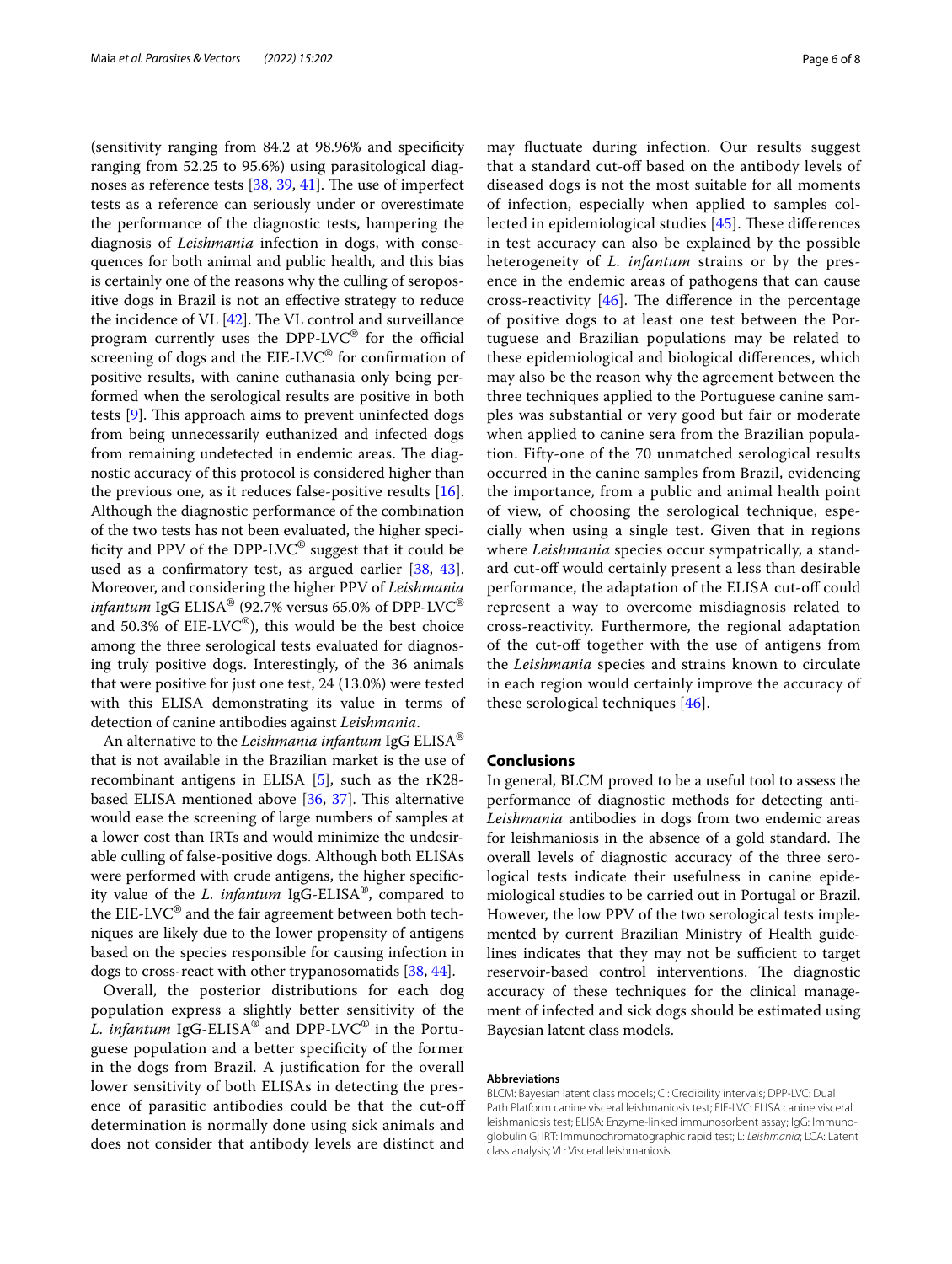# **Supplementary Information**

The online version contains supplementary material available at [https://doi.](https://doi.org/10.1186/s13071-022-05328-1) [org/10.1186/s13071-022-05328-1](https://doi.org/10.1186/s13071-022-05328-1).

<span id="page-6-19"></span><span id="page-6-16"></span>**Additional fle 1: Table S1.** Checklist of standards for reporting the diagnostic accuracy of the present study using Bayesian latent class models.

**Additional fle 2: Table S2.** Diagnostic accuracy of the three serological tests, using by Bayesian latent class models with prior informative distributions for Portuguese and Brazilian dogs, given by posterior median and 95% credibility intervals.

<span id="page-6-20"></span><span id="page-6-17"></span>Additional file 3: Table S3. Cohen's kappa coefficients for each pair of the three tests in the two samples—Portuguese and Brazilian dogs.

**Additional fle 4: Figure S1.** Flowchart of the participants according to standards for reporting the diagnostic accuracy of the serodiagnostic techniques tested in the present study using Bayesian latent class models.

#### **Acknowledgements**

The authors would like to thank Bio-Manguinhos/Fiocruz, Rio de Janeiro, for providing the DPP and EIE kits. The authors also thank the dog owners, legal holders, staff members and volunteers of the shelters, the Camaçari Municipal Secretary of Health, and the staff of the Zoonosis Control Center of Camaçari for their cooperation and logistical support to this work. Publication of this paper has been sponsored by Elanco Animal Health in the framework of the 16th CVBD® World Forum Symposium.

### **Author contributions**

CM: Conceptualized and supervised the study, collected blood samples, performed ELISAs and DPP, and wrote the draft of the manuscript. DF: Conceptualized the study, acquired funding and resources, and helped to write the draft of the manuscript; JC: Collected blood samples and performed ELISAs. LB: Performed ELISAs and DPP; MS: Collected blood samples and performed ELISAs and DPP; LC: Critically reviewed the manuscript; PV: Conceptualized the study, acquired funding and resources, and helped to write the draft of the manuscript; LG: Performed statistical analysis and helped to write the draft of the manuscript. All authors read and approved the fnal manuscript.

#### **Funding**

Fundação para a Ciência e a Tecnologia, I.P. (FCT). through contract GHTM-UID/Multi/04413/2013 and Rede CYTED (RIMLEV Propuesta P210RT0656).

#### **Availability of data and materials**

The data supporting the conclusions of this article are included within the article.

# **Declarations**

### **Ethics approval and consent to participate**

All procedures were carried out as complying with the Portuguese legislation for the protection of animals (Decree-Law no. 113/2013), to the Brazilian Federal Law on Animal Experimentation (Law no. 11794), the guidelines for animal research established by the Oswaldo Cruz Foundation (FIOCRUZ), and the Brazilian Ministry of Health Manual for the Surveillance and Control of Visceral Leishmaniasis. The FIOCRUZ Review Board and the ethics committee of IHMT approved the present study (CEUA: protocol no. 015/2009; IHMT: authorization no. 8 2011-PI). Dog owners and legal detainer of the private shelters who agreed to participate in the study signed a consent form.

#### **Consent for publication**

Not applicable.

#### **Competing interests**

The authors declare that they have no competing interests.

#### **Author details**

<sup>1</sup>Global Health and Tropical Medicine (GHTM), Instituto de Higiene e Medicina Tropical (IHMT), Universidade NOVA de Lisboa (UNL), Lisbon, Portugal.

<sup>2</sup> Medical Parasitology Unit, IHMT-UNL, Lisbon, Portugal. <sup>3</sup> Laboratório de Interação Parasito-Hospedeiro e Epidemiologia, Instituto Gonçalo Moniz, FIOCRUZ, Salvador, Bahia, Brazil. <sup>4</sup> Departamento de Medicina Veterinária Preventiva e Produção Animal, Escola de Medicina Veterinária e Zootecnia, Universidade Federal da Bahia, Salvador, Bahia, Brazil. <sup>5</sup>Instituto de Ciência e Tecnologia de Doenças Tropicais, INCT-DT, Bahia, Brazil. <sup>6</sup>International Public Health and Biostatistics Unit, IHMT-UNL, Lisbon, Portugal. <sup>7</sup> Centro de Estatística e Aplicações da, Universidade de Lisboa, Lisbon, Portugal.

### Received: 13 January 2022 Accepted: 19 May 2022 Published online: 13 June 2022

#### **References**

- <span id="page-6-0"></span>1. Maia C, Dantas-Torres F, Campino L. Parasite biology: the reservoir hosts. In: Bruschi F, Gradoni L, editors. The Leishmaniases: old neglected and tropical diseases. Friesach: Springer; 2018. p. 79–106.
- <span id="page-6-1"></span>2. Maia C, Campino L. Biomarkers Associated with *Leishmania infantum* exposure, infection, and disease in dogs. Front Cell Infect Microbiol. 2018;8:1–18.
- <span id="page-6-2"></span>3. Quinnell RJ, Courtenay O. Transmission, reservoir hosts and control of zoonotic visceral leishmaniasis. Parasitology. 2009;136:1915–34.
- <span id="page-6-3"></span>4. Solano-Gallego L, Cardoso L, Pennisi MG, Petersen C, Bourdeau P, Oliva G, et al. Diagnostic challenges in the era of canine *Leishmania infantum* vaccines. Trends Parasitol. 2017;33:706–17.
- <span id="page-6-4"></span>Maia C, Campino L. Methods for diagnosis of canine leishmaniasis and immune response to infection. Vet Parasitol. 2008;158:274–87.
- <span id="page-6-5"></span>6. Solano-Gallego L, Villanueva-Saz S, Carbonell M, Trotta M, Furlanello T, Natale A. Serological diagnosis of canine leishmaniosis: Comparison of three commercial ELISA tests (Leiscan®, ID Screen® and Leishmania 96<sup>®</sup>), a rapid test (Speed Leish K®) and an in-house IFAT. Parasit Vectors. 2014;7:1–10.
- <span id="page-6-6"></span>7. Paltrinieri S, Gradoni L, Roura X, Zatelli A, Zini E. Laboratory tests for diagnosing and monitoring canine leishmaniasis. Vet Clin Pathol. 2016;45:552–78.
- <span id="page-6-7"></span>8. Brasil. Manual de vigilância e controle da leishmaniose visceral. 1st ed. Brasília: Ministério da Saúde, Secretaria de Vigilância em Saúde, Departamento de Vigilância Epidemiológica; 2014.
- <span id="page-6-8"></span>9. Ministério da Saúde. Esclarecimento sobre substituição do protocolo diagnóstico da leihsmaniose visceral canina. Nota técnica conjunta nº 01/2011. p. 1–3. [http://www.sgc.goias.gov.br/upload/arquivos/2012-05/](http://www.sgc.goias.gov.br/upload/arquivos/2012-05/nota-tecnica-no.-1-2011_cglab_cgdt1_lvc.pdf) [nota-tecnica-no.-1-2011\\_cglab\\_cgdt1\\_lvc.pdf](http://www.sgc.goias.gov.br/upload/arquivos/2012-05/nota-tecnica-no.-1-2011_cglab_cgdt1_lvc.pdf). Accessed 3 Jan 2022.
- <span id="page-6-9"></span>10. Campino L, Maia C. Epidemiologia das leishmanioses em Portugal. Acta Med Port. 2010;23:859–64.
- <span id="page-6-10"></span>11. Cortes S, Vaz Y, Neves R, Maia C, Cardoso L, Campino L. Risk factors for canine leishmaniasis in an endemic Mediterranean region. Vet Parasitol. 2012;189:189–96.
- <span id="page-6-11"></span>12. Organisation for Animal Health–OIE, Manual of diagnostic tests and vaccines for terrestrial animals. chap. 3.1.11, p. 1–12. [https://www.oie.int/flea](https://www.oie.int/fileadmin/Home/eng/Health_standards/tahm/3.01.11_LEISHMANIOSIS.pdf) [dmin/Home/eng/Health\\_standards/tahm/3.01.11\\_LEISHMANIOSIS.pdf.](https://www.oie.int/fileadmin/Home/eng/Health_standards/tahm/3.01.11_LEISHMANIOSIS.pdf) Accessed 3 Jan 2022.
- <span id="page-6-12"></span>13. Menten J, Boelaert M, Lesafre E. Bayesian latent class models with conditionally dependent diagnostic tests: a case study. Stat Med. 2008;27:4469–88.
- <span id="page-6-13"></span>14. Gonçalves L, Subtil A, de Oliveira MR, do Rosário V, Lee PW, Shaio MF. Bayesian Latent Class Models in malaria diagnosis. PLoS ONE. 2012;7:e40633.
- <span id="page-6-14"></span>15. Solcà MDS, Bastos LA, Guedes CES, Bordoni M, Borja LS, Larangeira DF, et al. Evaluating the accuracy of molecular diagnostic testing for canine visceral leishmaniasis using latent class analysis. PLoS ONE. 2014;9:e103635.
- <span id="page-6-15"></span>16. Fraga DBM, Pacheco LV, Borja LS, da Tuy PG, SE, Bastos LA, Solcà M da S, et al. The rapid test based on *Leishmania infantum* chimeric rK28 protein improves the diagnosis of canine visceral leishmaniasis by reducing the detection of false-positive dogs. PLoS Negl Trop Dis. 2016;10:1–11.
- <span id="page-6-18"></span>17. Basurco A, Natale A, Capello K, Fernández A, Verde MT, González A, et al. Evaluation of the performance of three serological tests for diagnosis of *Leishmania infantum* infection in dogs using latent class analysis. Rev Bras Parasitol Vet. 2020;29:1–10.